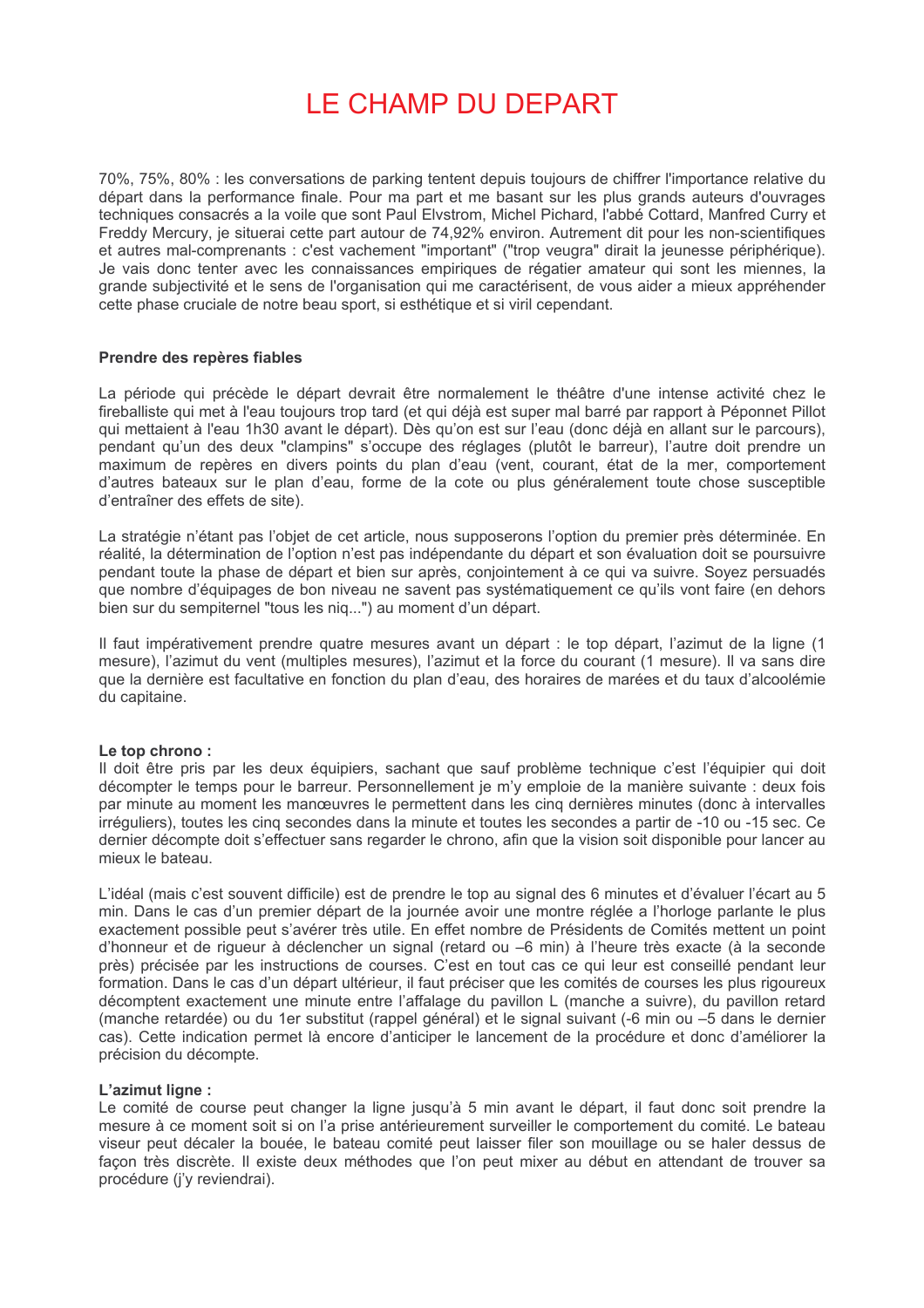1. Se placer exactement sur la ligne tribord amure entre le bateau (attention de bien choisir le mat qui va servir à viser la ligne (cf. instructions de course) et la bouée et la longer, dans ce cas le barreur place le bateau sur la ligne pendant que l'équipier relève l'azimut.

Avantages : on a plus de place pour effectuer la mesure.

Inconvénient : il existe des risques d'erreur si le barreur n'est pas habitué (il faut absolument parvenir à moins de 5° d'erreur)



2. Se placer exactement sur la ligne tribord amure au-delà du bateau et viser la bouée et le mat servant de repère pour la ligne. Procéder comme précédemment. On peut là encore effectuer cette mesure en bâbord (en se placant au-delà de la bouée).

#### Avantage : mesure sans erreurs

Inconvénient : pendant les procédures de nombreux bateaux sont aux abords du bateau comité, il peut être difficile d'y circuler à son aise et encore plus de voir la bouée.



On peut, si l'on en a l'usage et si cela est possible, profiter de cette mesure pour viser un amer à terre, soit en bâbord, soit en tribord, suivant le type de départ que l'on souhaite prendre. Je pense que l'amer n'est utile que pour un départ milieu de ligne afin d'éviter le "ventre" (par exemple en cas de pavillon noir) ou alors quand on décide de partir seul ou presque à la bouée (au bateau on est pratiquement certain de ne jamais voir l'amer qu'on voit danser le long des golfes clairs)

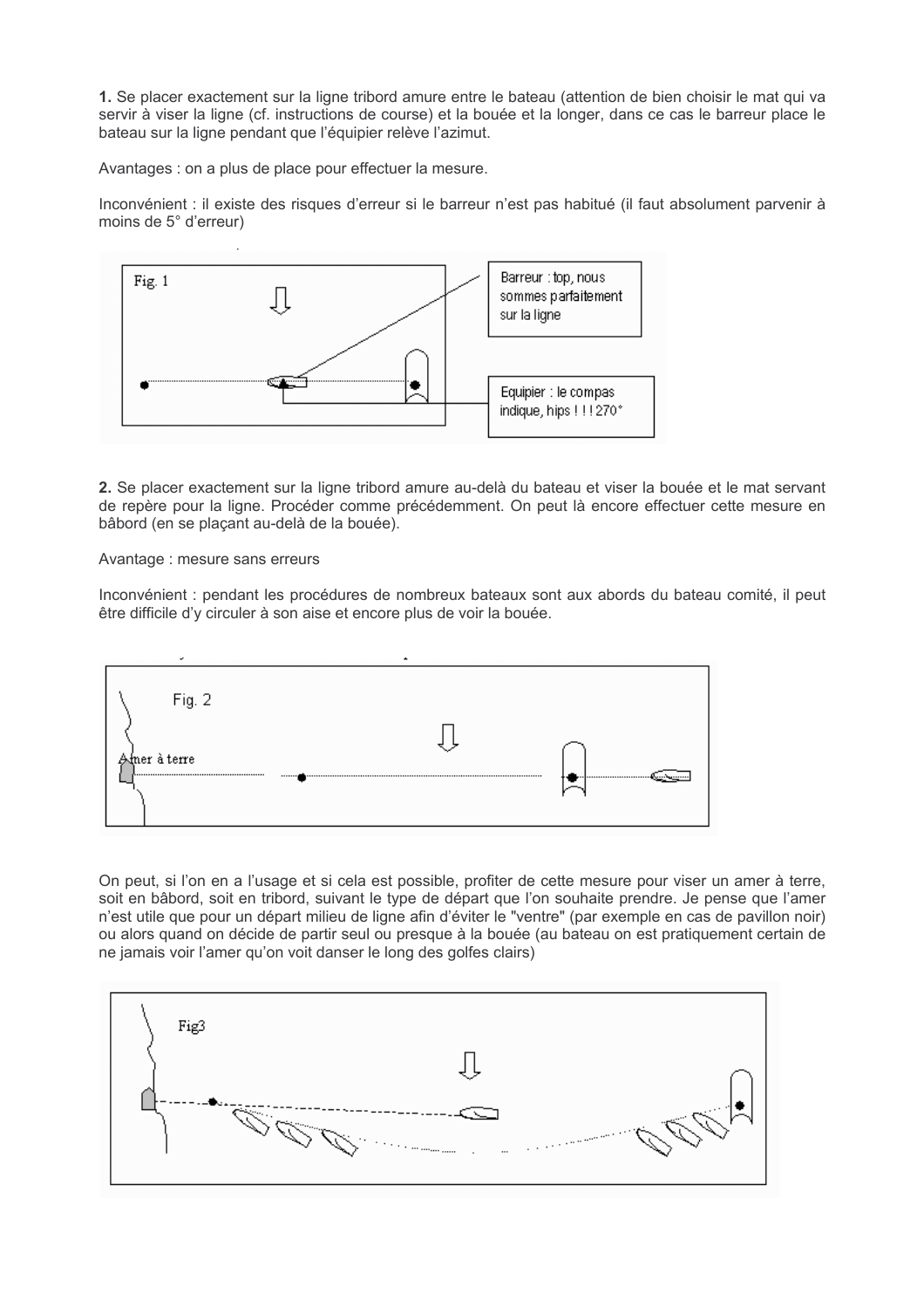Une fois l'azimut ligne enregistré (rassurez-vous, c'est plus rapide à prendre qu'à expliquer), il faut tout de suite le convertir en azimut vent pour lequel la ligne est neutre. Si on a pris l'azimut ligne en tribord on ajoute 90°, si c'était en bâbord on soustrait 90°. C'est le nombre ainsi obtenu qu'il faut mémoriser. Je suis personnellement favorable à l'utilisation d'un "compucourse" qui fait les calculs à votre place, et surtout mémorise les différents nombres importants. Parce que si soustraire ou ajouter 90 et mémoriser quelques nombres peut paraître extrêmement simple vu de terre ; sur l'eau, il peut en aller tout autrement. De nombreux facteurs peuvent venir bloquer la belle mécanique dont dispose plus que tout autre, le fireballiste moven. Je citerai dans le désordre : euphorie d'une victoire dans la manche précédente. déception d'une place catastrophique, sourire narquois de votre pire ennemi, sourire charmant d'une jolie équipière, abus de pétrole-an la veille, discussion technique avec Borsenberger, discussion tactique avec Bretagne etc... Ensuite chaque prise de vent sera à comparer avec le "vent ligne neutre" ainsi obtenu. De nombreux ouvrages techniques recommandent pour évaluer une ligne de l'essayer (c'est à dire de faire un départ à une (ou chacune) des extrémités) et feignent de croire que cela suffit. Je pense pour ma part qu'il faut faire les deux. Essayer la ligne permet de vérifier sa ligne d'approche et de visualiser l'effet du courant ; par contre, il faudrait pouvoir l'essayer 10 fois pendant la procédure pour avoir la même précision qu'avec la méthode proposée ici.

### Azimut vent:

il faut le prendre souvent, parce que, je ne sais pas si vous avez remarqué, mais le vent ne tient pas en place. Si vous manquez d'expérience astreignez-vous à le prendre une fois par minute pendant la procédure. Le barreur place le bateau dans le lit du vent et donne le top quand il considère être parfaitement dans l'axe du vent (vérifier avec la girouette ou avec le foc), l'équipier enregistre le cap compas. Avec un peu d'entraînement, ça peut se faire très vite par exemple au cours d'un virement légèrement ralenti. Attention de faire la mesure dans un vent clair (sans obstacle au vent) et de le faire en divers points de la ligne (le vent n'est pas forcément le même partout au même moment). Avec l'expérience on " sent " s'il bouge et donc s'il est nécessaire ou pas de le reprendre. Il existe aussi des situations tactiques évidentes où il n'y a rien à faire.

Cet azimut vent variable ainsi obtenu doit être comparé à la constante " vent ligne neutre " (vous aurez intérêt à lui trouver un petit nom plus court et plus joli). Si l'azimut vent mesuré est supérieur au " vent ligne neutre " la ligne est favorable tribord (au bateau), sinon elle est bâbord (à la bouée). Il faut aussi mesurer l'écart par rapport à la neutralité (cf. exemple).

| Azimut |  | liane |  |       |  |        |  |         | tribord | $=$ |     |  |     | $265^\circ$                                                                                     |         |
|--------|--|-------|--|-------|--|--------|--|---------|---------|-----|-----|--|-----|-------------------------------------------------------------------------------------------------|---------|
| Azimut |  | vent  |  | liane |  | neutre |  | $= 265$ |         |     | 90  |  | $=$ | 355                                                                                             | $\circ$ |
| Azimut |  |       |  | vent  |  |        |  | relevé  |         |     | $=$ |  |     |                                                                                                 |         |
|        |  |       |  |       |  |        |  |         |         |     |     |  |     | $5 \leq 355$ donc la ligne est $350^{\circ}$ favorable bâbord, le départ s'annonce chaud (FAUX) |         |
|        |  |       |  |       |  |        |  |         |         |     |     |  |     | en réalité 5° dans le cas présent est à lire comme 365° (5° a droite du 0° (ou 360°)) donc :    |         |

365 > 355 donc la ligne est 10° tribord.

Azimut et intensité courant : c'est plus difficile car il n'existe pas de girouette à courant. Quand le courant est fort, c'est assez facile d'en relever la direction ; comme pour le vent, l'azimut courant est la direction d'où il vient (et non celle ou il va). L'estimation la plus précise consiste à regarder si la bouée laisse un sillage du au courant (l'azimut courant est dans ce cas en sens opposé au sillage). Si l'état de la mer ou la faiblesse du courant ne laisse pas de sillage visible à la bouée, la meilleure méthode consiste à laisser une éponge dans l'eau aux abords de la bouée : imbibée, elle n'offrira pas de fardage au vent et donc ses déplacements seront soumis à la seule action du courant ou presque.

Puisqu'on en est au chapitre courant, une petite chose encore : un bateau qui prend le vent est aussi en permanence confronté au courant. Ainsi le vent que vous prenez est la composante vent réel + vent courant, ce qui est bien pratique parce que c'est ce vent auquel vous serez soumis pendant la régate. Par contre le Président du comité de course juché sur sa monture au mouillage voit sa girouette soumise a la seule action du vent réel. Dans ce cas de figure, deux alternatives s'offrent à lui :

- 1. il s'en fout et dans ce cas, il risque fort de mal mouiller sa ligne.
- 2. Le Comité se préoccupe du bien être des concurrents et de leurs onéreuses montures et il mesure le courant afin d'intégrer la composante vent-courant pour mouiller sa ligne.